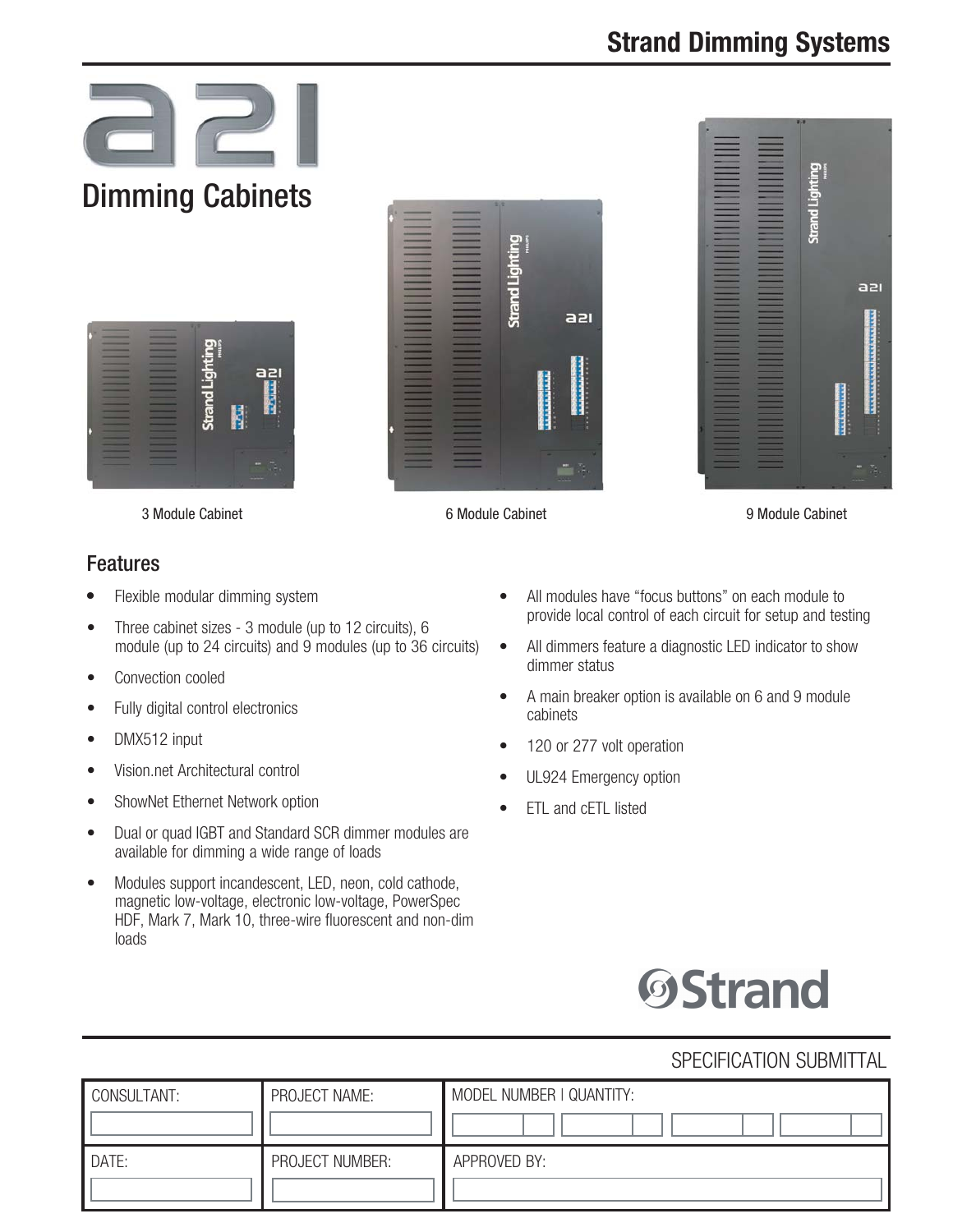# Introduction

A21 dimming systems are designed to be flexible and can be tailored to the varying needs of architectural or entertainment applications.

The system is based on three basic elements:

# A21 Dimming Cabinet

Each cabinet is a pre-wired enclosure that contains the power modules, a control processor module, internal wiring and load, supply and control terminations. Three cabinet sizes are available for 3, 6 or 9 power modules. A main breaker option is available for 6 and 9 module cabinets. Systems may be ordered for 120 or 277 volt applications.

## A21 Power Modules

Dual and quad power modules are available in a variety of ratings for dimming incandescent, tungsten, LED, low voltage, neon and cold cathode loads. Contactor modules can be provided for loads that require a Non-Dim/Switch circuit. Fluorescent modules are available for two, three, or four wire (0-10V) ballasts.

A21 features standard SCR and quiet IGBT dimmer modules that are simple to install and configure. Local controls and dimmer bypass module are supplied for set up and testing during installation. Power modules can be combined within a cabinet to match differing load sizes and types.

# A21 Processor Module

The Processor Module provides the power and flexibility of the A21 system. Using digital processing techniques for accuracy and reliability, the processor provides the control signals for the power Modules.

Control inputs include:

- DMX512
- Panic
- Vision.net architectural stations
- Optional ShowNet Ethernet





Now it is easier to build scalable systems for facilities of any size with inputs for architectural and theatrical controls. The simpleto-use keypad and intuitive LCD menu system makes A21 dimming systems easy to set up and configure.

# Strand Lighting Vision.net Architectural Control

Connecting A21 to our popular range of Vision.net controls will allow system designers to create and operate easy-to-use lighting systems that fully integrated local control with occupancy sensors and photo cells.





Vision.net Stations and Sensors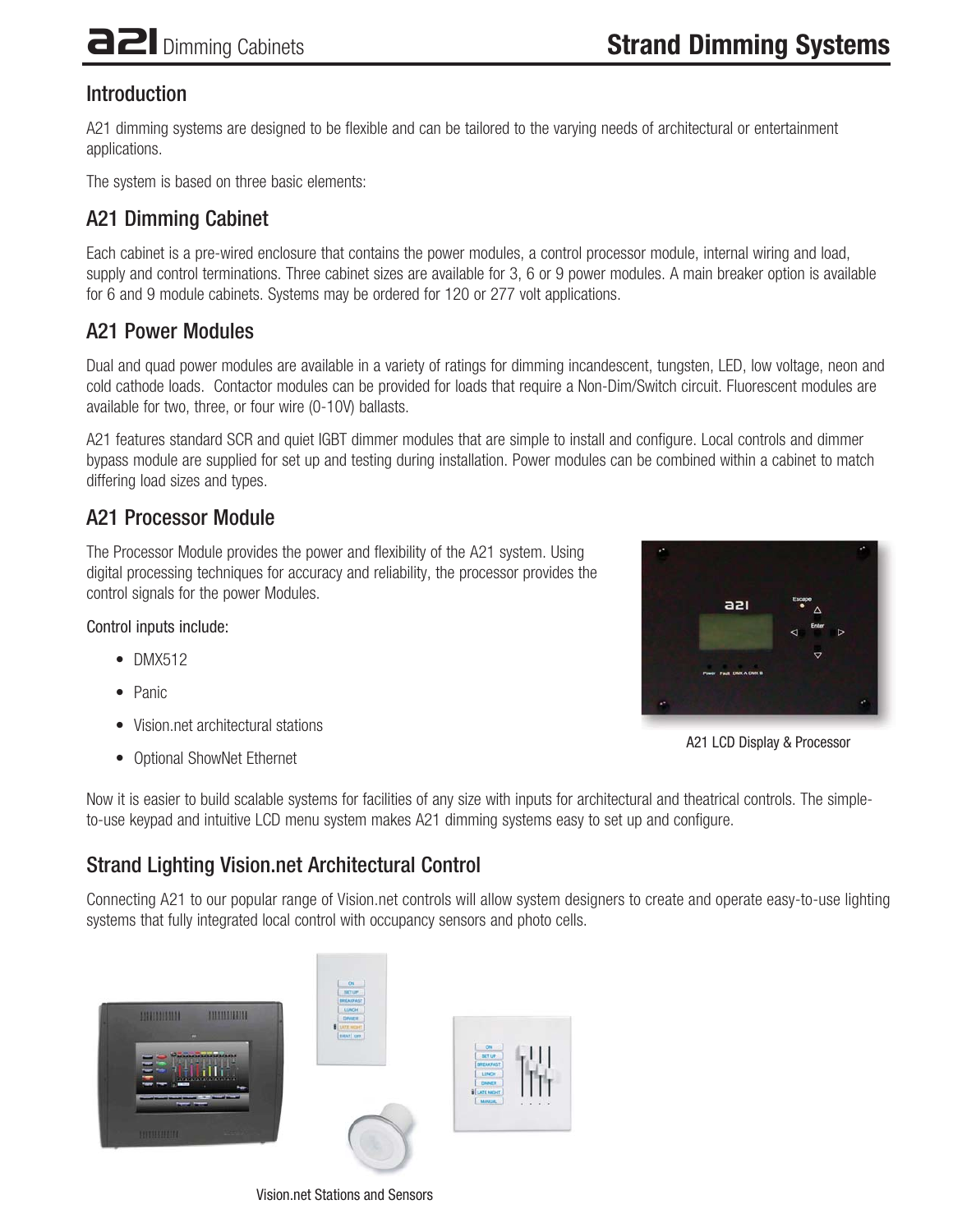# 3, 6, and 9-Module Cabinets - Dimensional Information



A21 3-Module Dimmer Cabinet



Airflow requirements for all cabinets:

- Top and bottom to be kept clear for ventilation minimum of 12 inches.
- Right and left sides to be kept clear for ventilation minimum of 6 inches.



A21 9-Module Dimmer Cabinet

Notes:

- A. 6 and 9 module cabinets shown with optional main breakers (sold separately).
- All modules sold separately.
- C. Drawings not to scale. For reference only. Refer to submittal drawings.

A21 6-Module Dimmer Cabinet